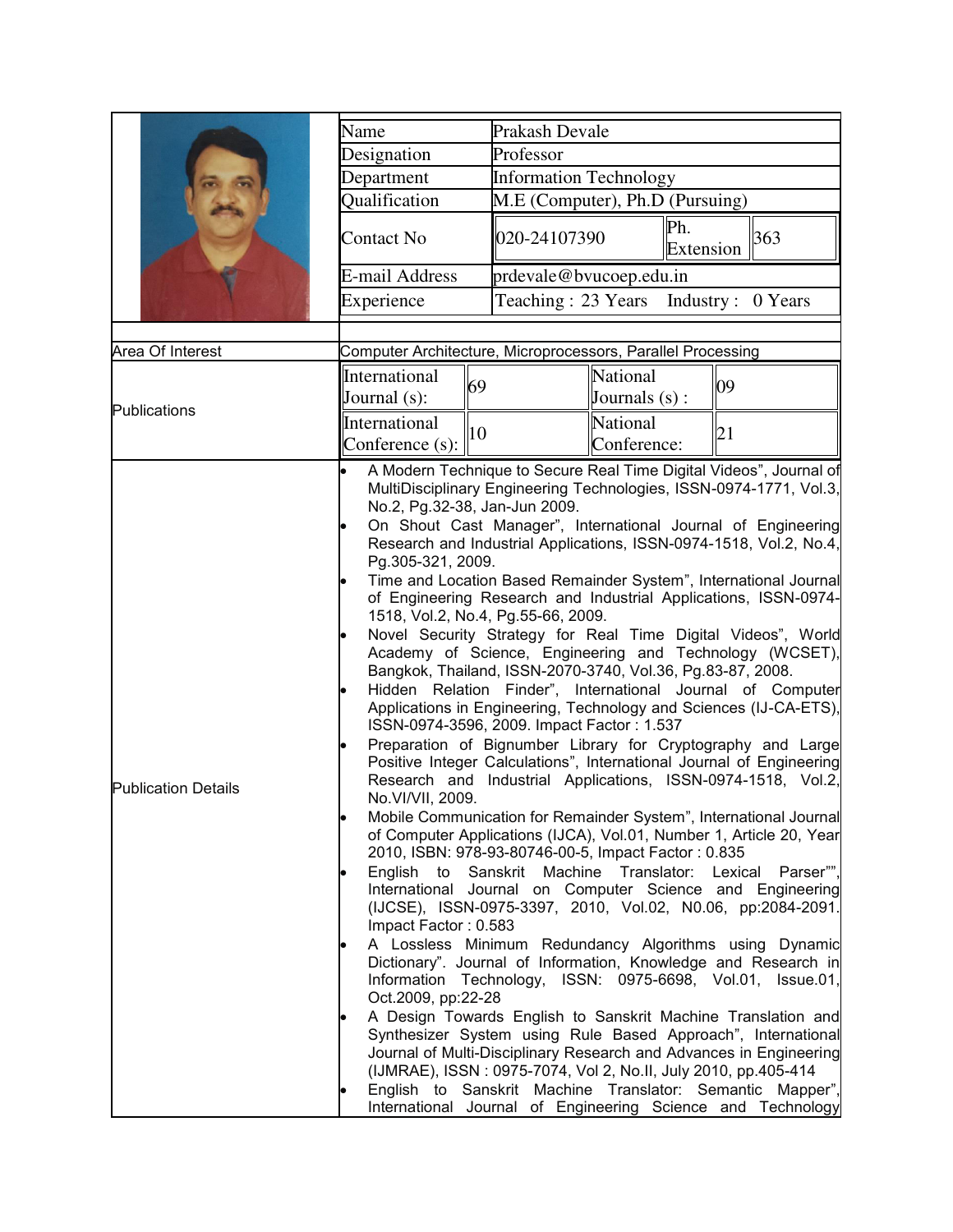| (IJEST), ISSN-0975-5462, 2010, Vol.02, N0.10, pp:5313-5318.                                                                     |
|---------------------------------------------------------------------------------------------------------------------------------|
| Impact Factor: 1.85                                                                                                             |
| High Performance Lossless Multimedia Data Compression through                                                                   |
| Improved Dictionary Organizational Culture", Journal of National                                                                |
| Foundation of Indian Engineers (NAFEN), Vol. XXIV, No. 08, 2010,<br>pp 02-08                                                    |
| Intrusion Detection System using Support Vector Machine and                                                                     |
| Decision Tree", International Journal of Computer Applications                                                                  |
| (IJCA), Vol.3, No.3, Article 8, June 2010, pp.40-43, DOI                                                                        |
| 10.5120/758-993, ISSN: 0975 - 8887, Impact Factor : 0.835,                                                                      |
| Immediacy Index: 0.272, Cited Half-Life: 0.446                                                                                  |
| An Application to Human Face Sketch Synthesis and Recognition",                                                                 |
| Journal of Information Research and Knowledge in Information                                                                    |
| Technology, ISSN:0975-6698, Vol-01, Issue-02, Nov 10 to Oct 11,                                                                 |
| pp: 56 to 61, Impact Factor: 1.59                                                                                               |
| Face Photo-sketch Synthesis and Recognition", International                                                                     |
| Journal of Applied Information Systems (IJAIS), ISSN:2249-0868                                                                  |
| Vol 1, Issue 6, Feb 2012, pp : , Impact Factor : Yet to be evaluated<br>An Application to Human Face Photo-Sketch Synthesis and |
| Recognition", International Journal of Advances in Engineering &                                                                |
| Technology, ISSN:2231-1963, Vol 3, Issue 2, May 2012, pp : ,                                                                    |
| Impact Factor: 1.92                                                                                                             |
| A Methodology for Template Extraction from Heterogeneous Web                                                                    |
| Pages", International Journal of Computer Science and Engineering                                                               |
| (IJCSE), ISSN :0976-5166, Vol.03, Issue.03, Jun.2012, pp:449-452,                                                               |
| Impact Factor: 3.8716, H-Index: 8                                                                                               |
| Automated Entity Alias Evocation from Web", International Journal                                                               |
| of Recent Technology and Engineering (IJRTE), Vol.X, Issue.X,                                                                   |
| Nov.2012, pp: 1 to 4, ISSN: 2277-3878, Impact Factor: 1.0<br>Persuasive Cued Click Points with Click Draw Based Graphical       |
| Password Scheme", International Journal of Soft Computing and                                                                   |
| Engineering (IJSCE), ISSN: 2231-2307, Volume-3, Issue-2, May                                                                    |
| 2013, Impact Factor: 1.0                                                                                                        |
| AUTOMATION OF DATA VALIDATION TESTING FOR QA IN THE                                                                             |
| PROJECT OF DB MIGRATION, International Journal of Computer                                                                      |
| Science Engineering and Information Technology Research                                                                         |
| (IJCSEITR), ISSN 2249-6831, Vol. 3, Issue 3, Aug 2013, pp: 15-22,                                                               |
| © TJPRC Pvt. Ltd. Impact Factor(JCC): 6.3925                                                                                    |
| Human Tracking & Pose Estimation in Video Surveillance System",<br>International Journal of Computer Science and Engineering,   |
| ISSN(Print) :2278-9960, ISSN(Online):2278-9979, Vol.02, Issue.03,                                                               |
| July 2013, Impact Factor: 2.3176                                                                                                |
| Automation of Data Validation Testing for QA in the Project of DB                                                               |
| Migration", International Journal of Computer Science Engineering                                                               |
| and Information Technology Research (IJCSEITR); ISSN(Print):                                                                    |
| 2249-6831; ISSN(Online): 2249-7943; Volume:3; Issue:3; Impact                                                                   |
| Factor(JCC): 6.3925"                                                                                                            |
| "An Efficient Mechanism for Secure Authentication", International                                                               |
| Journal of Computer Science Engineering and Information<br>Technology Research (IJCSEITR) ISSN(P): 2249-6831; ISSN(E):          |
| 2249-7943 Vol. 3, Issue 5, Dec 2013, pp: 85-94, Impact Factor :                                                                 |
| 6.3925                                                                                                                          |
| "Implementation<br>οf<br>an<br>Efficient<br>Mechanism<br>Secure<br>for                                                          |
| Authentication",<br>International<br>of Computer<br>Journal<br>Science                                                          |
| Engineering and Information Technology Research (IJCSEITR)                                                                      |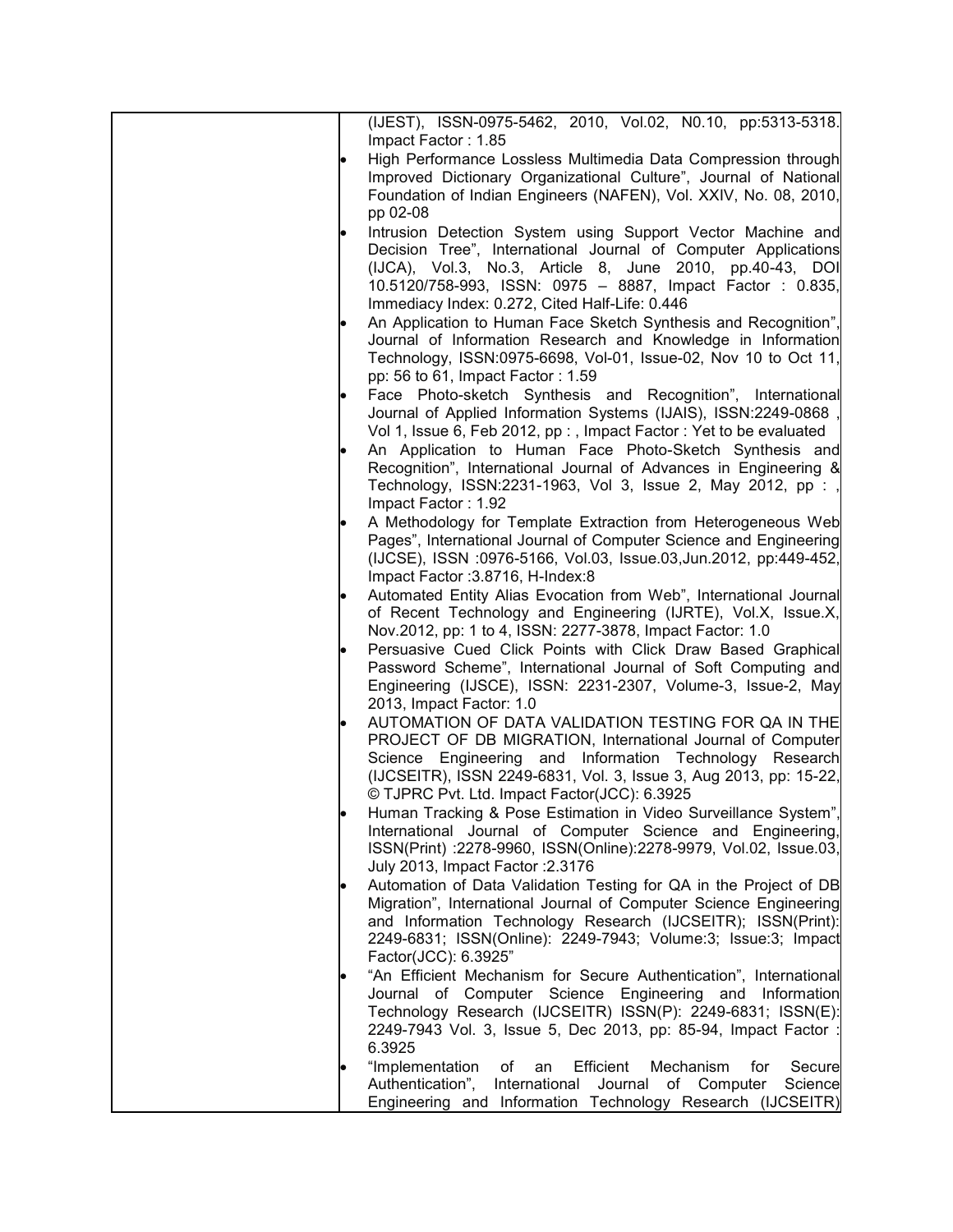|                        |  | ISSN(P): 2249-6831; ISSN(E): 2249-7943 Vol. 3, Issue 5, Dec 2013,<br>pp: 201-208, Impact Factor: 6.3925 |
|------------------------|--|---------------------------------------------------------------------------------------------------------|
|                        |  |                                                                                                         |
|                        |  | Automated Web Service<br>Discovery by using<br>Probabilistic                                            |
|                        |  | Matchmaking", International Journal of Informative & Futuristic                                         |
|                        |  | Research, ISSN(Online): 2347-1697, Volume -1 Issue -9, May 2014,                                        |
|                        |  | pp:193-200, Impact Factor: 3.059                                                                        |
|                        |  | Use Authentication Using Mouse Gesture Signature", International                                        |
|                        |  | Journal of Innovative Research in Computer and Communication                                            |
|                        |  | Engineering, ISSN(Online): 2320-9801, ISSN (Print) : 2320-9798,                                         |
|                        |  |                                                                                                         |
|                        |  | Volume 3, Issue 9, Sept. 2015, pp: 9085-9091                                                            |
|                        |  | Detection and Identification of Brain Tumor using Image Processing                                      |
|                        |  | & RFT Technique", International Journal of Enhanced Research in                                         |
|                        |  | Science, Technology & Engineering, ISSN: 2319-7463, Vol. 4 Issue                                        |
|                        |  | 9, September-2015, PP:120-123                                                                           |
|                        |  | Brain Tumor Disease Identification Using GNSWF - Based Feature                                          |
|                        |  | Extraction and Random Forest Classifiers", International Journal of                                     |
|                        |  | Advanced Research in Computer and Communication Engineering,                                            |
|                        |  | ISSN (Online) 2278-1021, ISSN (Print) 2319 5940, Vol. 4, Issue 10,                                      |
|                        |  |                                                                                                         |
|                        |  | October 2015, pp:435-437                                                                                |
|                        |  | Specific Personal Alias Withdrawal from Web and Clustering of                                           |
|                        |  | Similar Web Documents", International Journal of Science and                                            |
|                        |  | Research (IJSR), ISSN (Online): 2319-7064, Volume 4 Issue 11,                                           |
|                        |  | November 2015, Index Copernicus Value (2013): 6.14   Impact                                             |
|                        |  | Factor (2014): 5.611, pp:2503-2506                                                                      |
|                        |  | A Survey on Outlier Detection Methods", International Journal of                                        |
|                        |  | Science and Research (IJSR), ISSN (Online): 2319-7064, Volume 4                                         |
|                        |  | Issue 8, August 2015, Index Copernicus Value (2013): 6.14   Impact                                      |
|                        |  |                                                                                                         |
|                        |  | Factor (2013): 4.438, pp:2016-2019                                                                      |
|                        |  | Efficient Classification Technique for Outlier Detection", International                                |
|                        |  | Journal of Computer Science and Mobile Computing, ISSN 2320-                                            |
|                        |  | 088X, Vol.4 Issue.11, November- 2015, pg. 164-168                                                       |
|                        |  | Heart Disease Prediction Using Modified K Means and Using Naive                                         |
|                        |  | Baiyes", International Journal of Computer Sciences and                                                 |
|                        |  | Engineering, E-ISSN: 2347-2693, Volume 3, Issue 10, Oct. 2015,                                          |
|                        |  | pp:76-78                                                                                                |
|                        |  | Prediction of Hear t Disease using Modified K-means and by using                                        |
|                        |  | Naive Bayes", International Journal of Innovative Research in                                           |
|                        |  |                                                                                                         |
|                        |  | Computer and Communication Engineering, ISSN(Online): 2320-                                             |
|                        |  | 9801, ISSN (Print): 2320-9798, Vol. 3, Issue 10, October 2015,                                          |
|                        |  | pp:10265-10273-                                                                                         |
|                        |  | Computer Organization, Tech-Max Publications, Pune, 2003,<br>$\bullet$                                  |
|                        |  | Information Technology, Pune University.                                                                |
| $\bullet$              |  | Computer Organization, Tech-Max Publications, Pune, 2003,                                               |
|                        |  | Information Technology, Pune University.                                                                |
|                        |  | Computer Organization, Tech-Max Publications, Pune, 2003,<br>$\bullet$                                  |
|                        |  | Computer Engineering, Mumbai University.                                                                |
|                        |  | Computer Organization, Tech-Max Publications, Pune, 2003,<br>$\bullet$                                  |
| <b>Books Published</b> |  |                                                                                                         |
|                        |  | Information Technology, Mumbai University.                                                              |
|                        |  | Computer Organization, Tech-Max Publications, Pune, 2003,<br>$\bullet$                                  |
|                        |  | Telecommunication<br>Electronics<br>&<br>Engineering,<br>Mumbai                                         |
|                        |  | University.                                                                                             |
|                        |  | Computer<br>Organization<br>and<br>Architecture,<br>Tech-Max                                            |
|                        |  | Publications, Pune, 2003, Information Technology,<br>Mumbai                                             |
|                        |  | University.                                                                                             |
|                        |  | Computer Organization, Tech-Max Publications, Pune, 2004,                                               |
|                        |  |                                                                                                         |